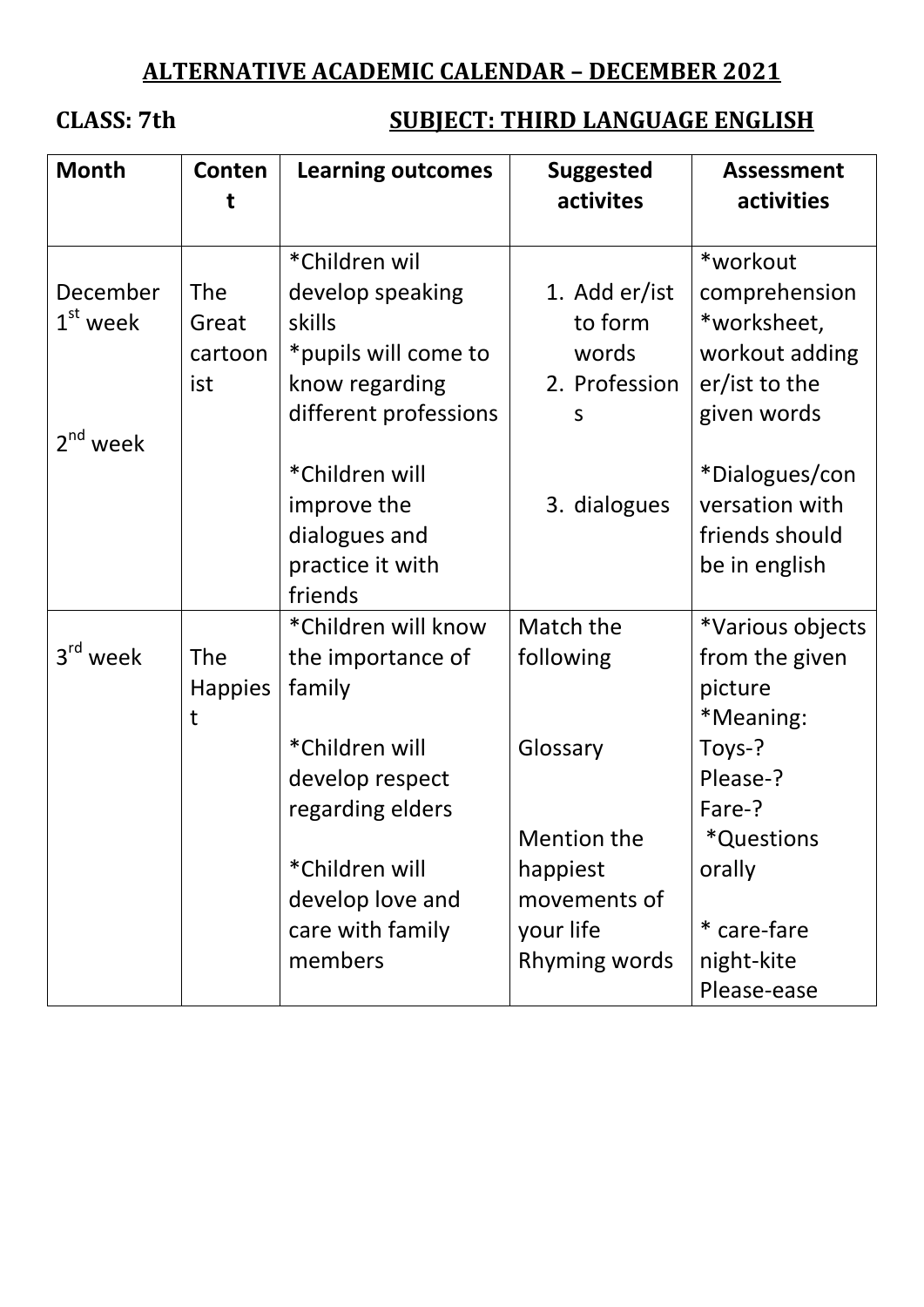| <b>Month</b>        | <b>Content</b> | Learning<br>outcomes           | <b>Suggested</b><br>activites | <b>Assessment</b><br>activities |
|---------------------|----------------|--------------------------------|-------------------------------|---------------------------------|
| December<br>Week -4 | Malathi        | *Children will<br>come to know | 1. Name some<br>athletes      | Worksheets                      |
|                     | Holla          | about an<br>international para | 2. framing                    | Worksheets                      |
|                     |                | athlete Malathi<br>Holla       | sentences                     | Oral questions                  |
|                     |                | *Children will                 | 3. Health values              | Orally ask the<br>questions and |
|                     |                | come to know                   | 4. Knowing                    | tell children to                |
|                     |                | that strength is               | about great                   | note all                        |
|                     |                | life, weakness is              | leaders and                   | important                       |
|                     |                | death                          | international                 | points                          |
|                     |                |                                | players                       |                                 |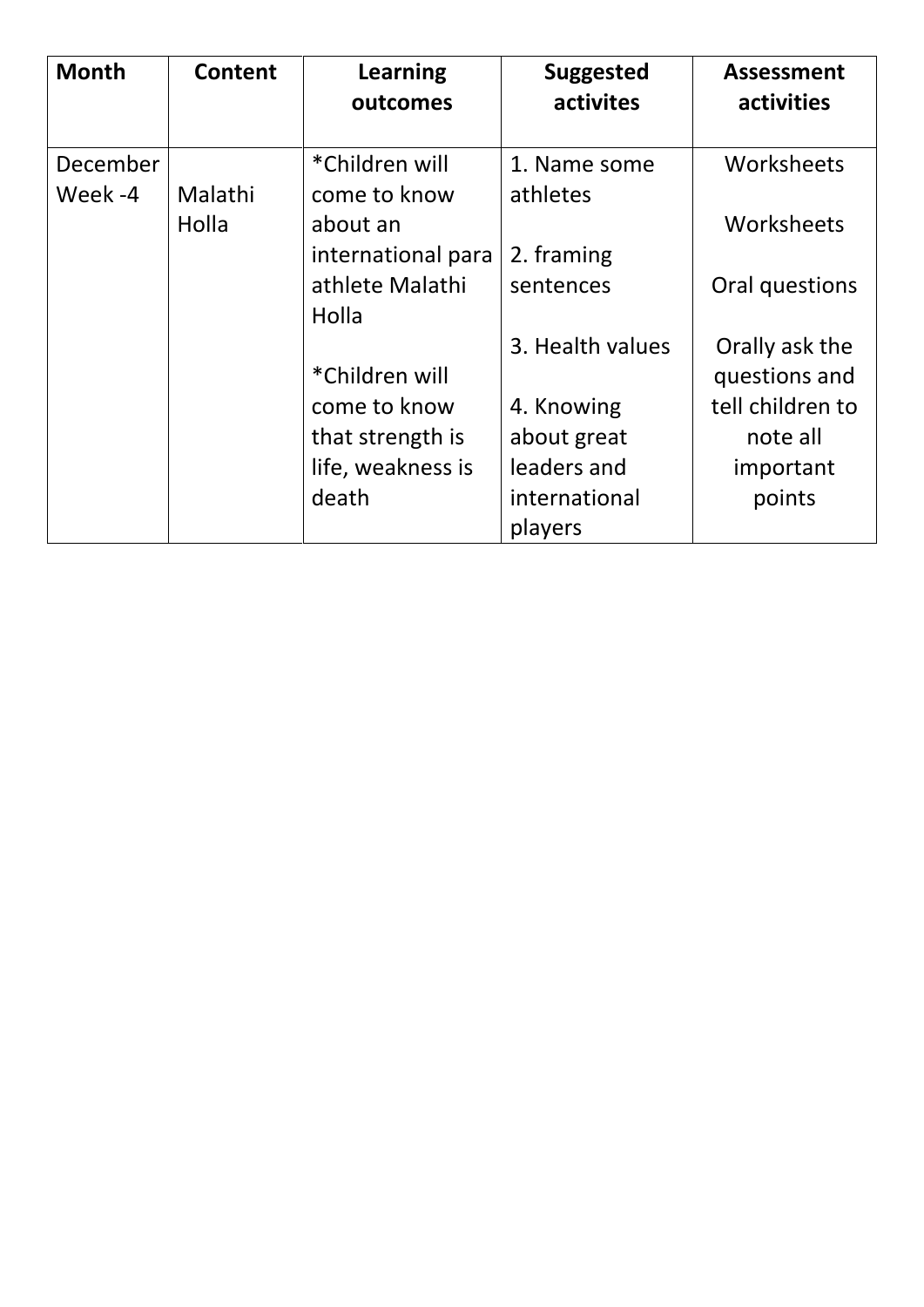### **Worksheet**

# **I Add er/ist to form words and see what happens to it:**

- 1. drive +  $er =$  driver
- 2. paint +  $er =$  painter
- 3. cartoon +  $\underline{\text{ist}}$  =cartoonist
- 4. teach +  $er$  =teacher
- 5. Journal + ist =journalist
- 6. Ride +  $er = rider$
- 7.  $farm + er = farmer$
- 8. build + er =builder

## **II Dialogues:**

- 1. Who are you?
- 2. What is your father?
- 3. Had your breakfast?
- 4. Which is your native place?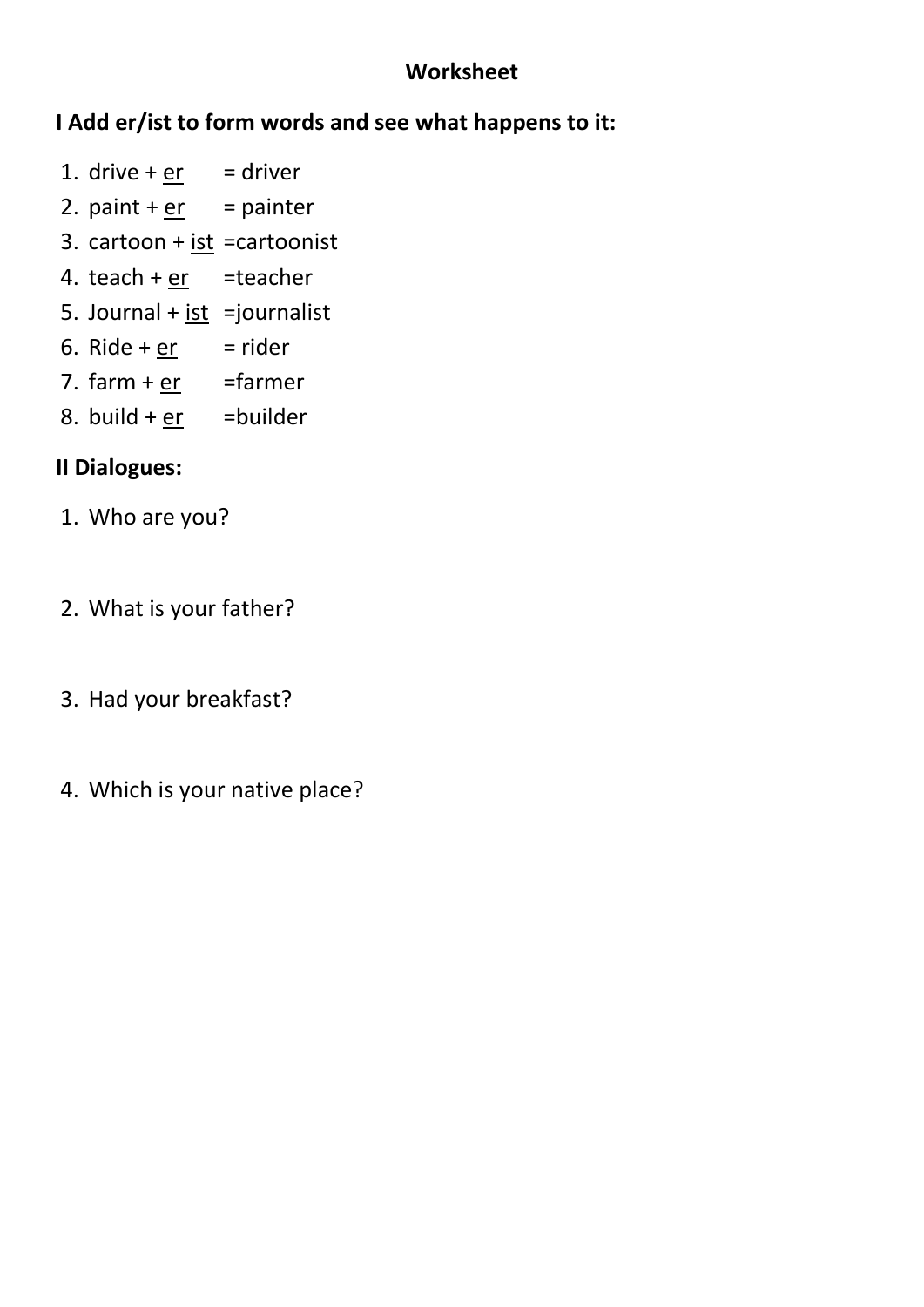#### III **Language Activity:**

- 1. Cartoonist: A person who draws cartoon pictures is called a cartoonist.
- 2. Farmer: A person who farms in the field for getting crops is called a

farmer

- 3. Pilot: A person who flies an aeroplane is called a pilot.
- 4. Driver: A person who drives a car/bus is called a driver.
- 5. Teacher: A person who teaches is called a teacher.
- 6. Soldier: A person who works in the borders of whole country is called a soldier.

# **IV Extended activity:**

Try to draw a cartoon which consists of a) your school b) your friends c)some cartoons d)your school bell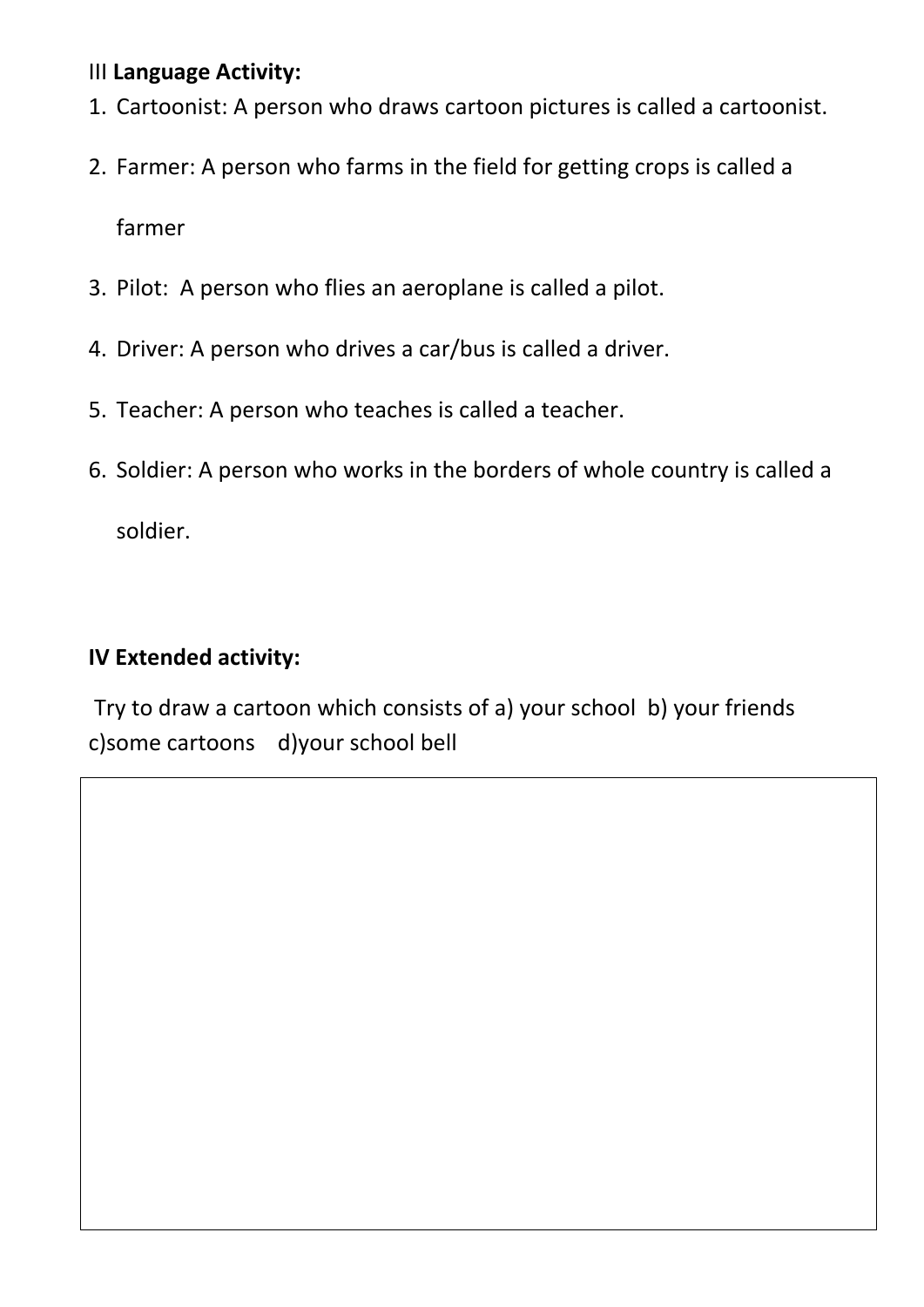## **V Meanings:**

- 1. Mischievous  $=$  naughty
- 2. Mascot  $= A$  symbol that people believe will bring them good luck
- 3. Elder brother  $=$  big brother
- 4. Younger brother= A younger brother is a male individual who has atleast one older sibling
- $5.$  Later  $=$  after
- 6. Passed away  $=$  expired

#### **VI Match the following:**

| А              | R           |
|----------------|-------------|
| 1. mother      | tales       |
| 2. uncles      | love        |
| 3. granny      | bike        |
| 4. brother     | chocolates  |
| 5. sister      | enemy       |
| 6. friend      | brother     |
| 7. grandmother | younger     |
| 8. elder       | grandfather |

#### **VII Genders:**

| Uncle          | Aunt     |
|----------------|----------|
| Mother         | father   |
| <b>Brother</b> | sister   |
| <b>Husband</b> | wife     |
| King           | queen    |
| Prince         | princess |
| Mister         | mistress |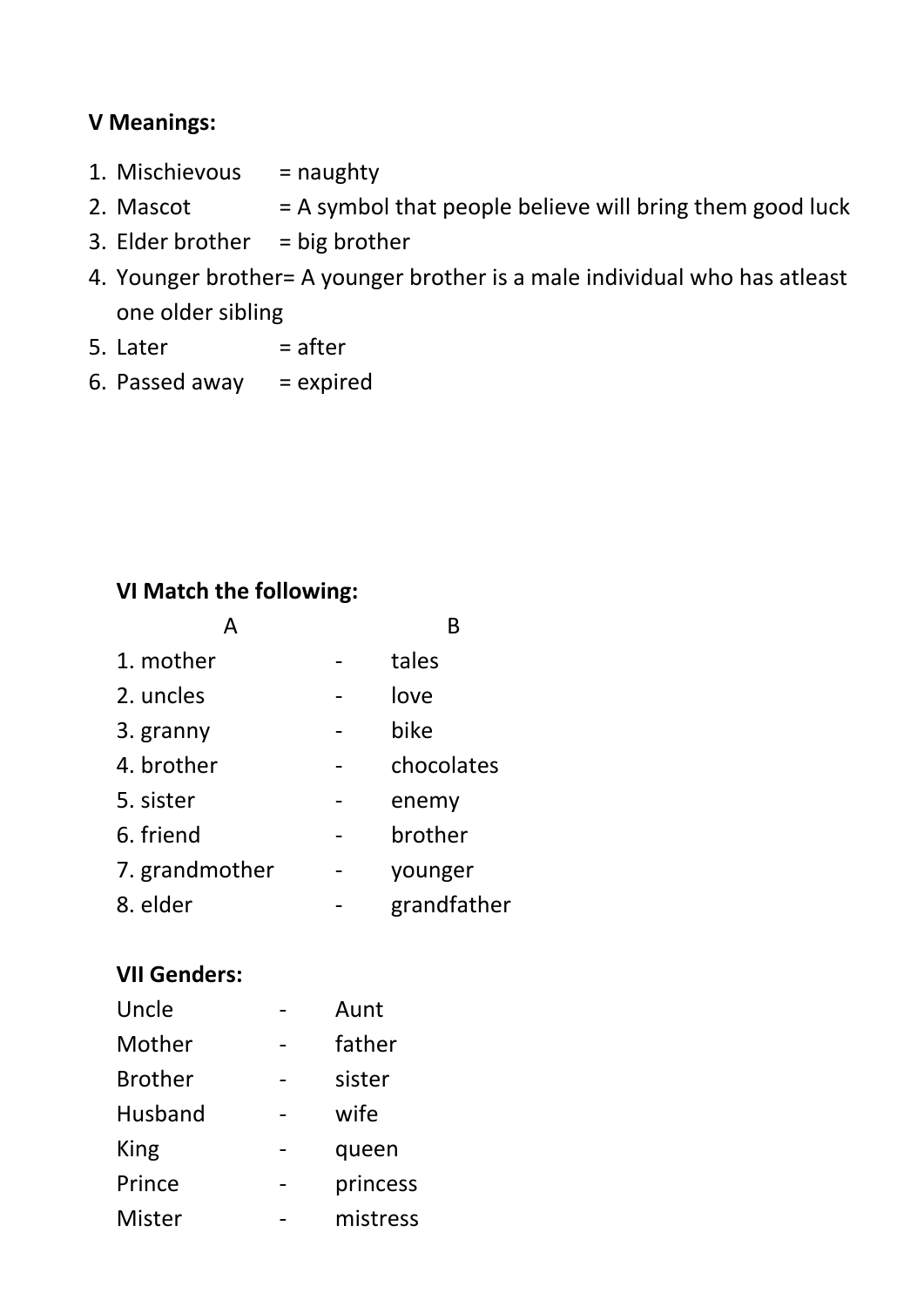| Host      | hostess     |
|-----------|-------------|
| Jew       | Jewess      |
| Actor     | Actress     |
| Conductor | conductress |
| Founder   | foundress   |
| Peer      | peeress     |
| Poet      | poetess     |

# **VIII Meanings**

| Fare   | = progress/do well |
|--------|--------------------|
| Granny | = grandmother      |
| Please | = make happy       |
| Spares | $=$ gives          |
| Toys   | = playing things   |
| Tricks | = ideas            |

# **IX Questions:**

| 1. To whom do you love most?<br>there in your family? | 2. How many members are   |
|-------------------------------------------------------|---------------------------|
| 3. How many brothers you have?<br>have?               | 4. How many sisters you   |
| 5. How old are you?                                   | 6. What is your father?   |
| 7. Who is your close friend in your family?           | 8. Why do we need family? |
| 9. Which is your mother tongue?                       | 10. What is your mother?  |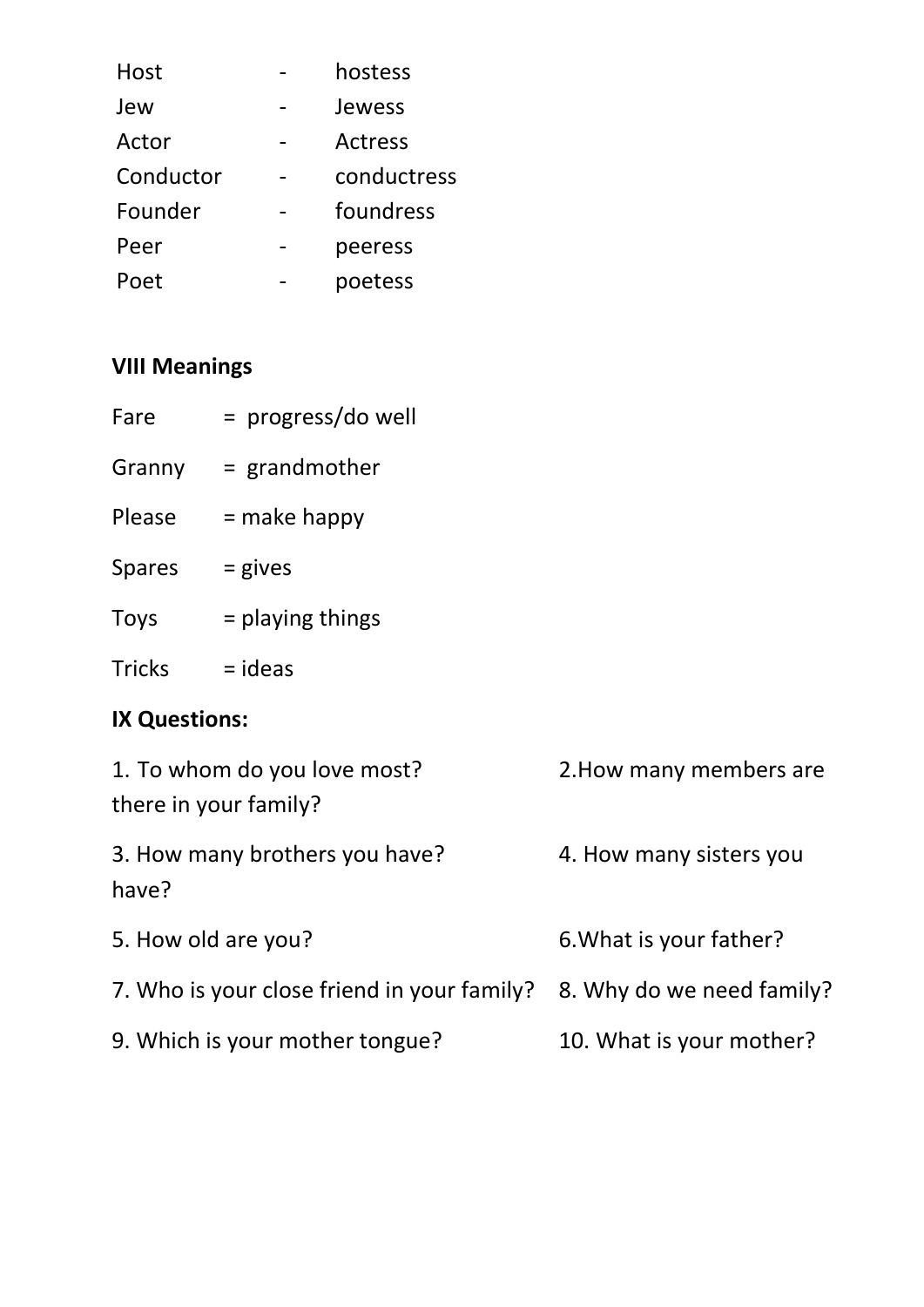#### **Rhyming words:**

| Care         |                              | fare  | hat-cat-bat         |
|--------------|------------------------------|-------|---------------------|
| <b>Night</b> | $\overline{\phantom{0}}$     | kite  | map-mop-sap-lap     |
| Please       |                              | ease  | skip-drip-lip       |
| Ride         | $\overline{\phantom{0}}$     | tide  | wit-hit-sit         |
| Float        | $\blacksquare$               | goat  | word-bird           |
| Hit          | -                            | pit   | red-bed             |
| <b>Big</b>   | -                            | fig   | happy-sappy-nappy   |
| Pen          | $\overline{\phantom{a}}$     | ten   | back-sack           |
| Pet          | -                            | net   | wish-fish-dish      |
| Light        | $\overline{\phantom{0}}$     | kite  | sand-hand-band-bend |
| Sun          | $\qquad \qquad \blacksquare$ | fun   | ring-king-sing      |
| Grows        | -                            | blows | paw-saw-law         |
| Speak        |                              | leak  |                     |

# **Famous Athletes of India:**

Sania Mirza - Indian tennis player Sachin tendulkar- Indian Former Cricketer Milkha Singh - Indian track and field athlete P.T.Usha - Indian track and field athlete P.V.Sindhu - Indian badminton player Virat Kohli - Indian Cricketer Sania Nehwal - Indian badminton player Malathi Krishnamurthy Holla - International para-athlete from India Abhinav Bindra - Olympic athlete Hima Das - Indian sprinter